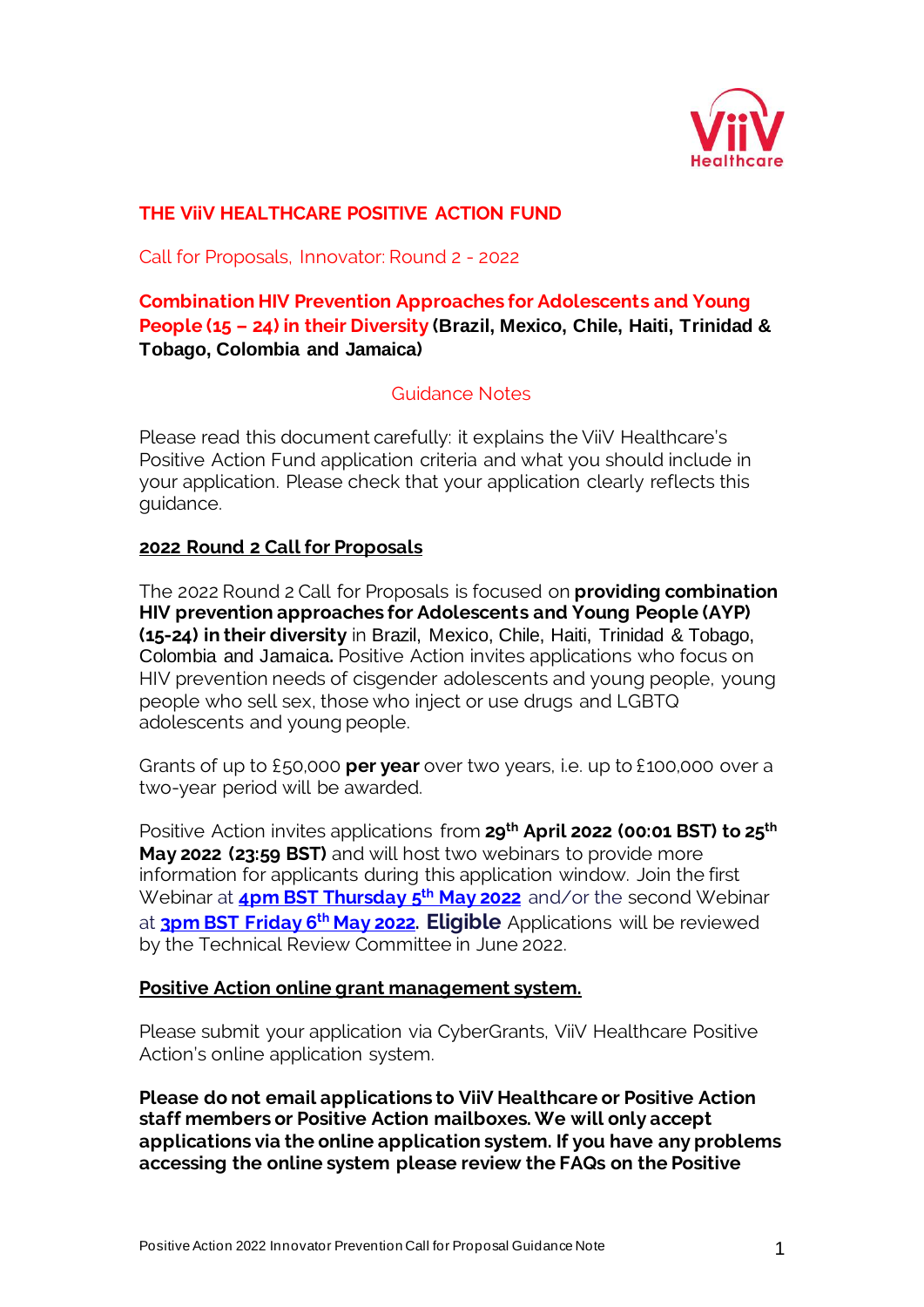### **Completing Your Application**

The application form requires you to outline the **new** intervention(s) that your organisation would like to implement, how you will address the issues facing **AYP in their diversity (15-24 years old)** in relation to HIV prevention, what it is that you are trying to achieve and your capabilities to respond to the issues impacting this group in your context. Pay particular attention to outline, if relevant, the needs of the sub-groups of focus (cisgender adolescents and young people, young people who sell sex, those who inject or use drugs and LGBTQ adolescents and young people).

You will be required to complete a detailed budget, a data collection template (if you will be collecting any human subject data) or an evaluation template (if you are undertaking any programme evaluation). Please ensure you complete the application form and/or templates in full to ensure that it meets the application criteria.

**Deadline:** All applications must be received by **23:59 BST 25th May 2022** to be considered by the Technical Review Committee in **June 2022.**

The Technical Review Committee (TRC) is a group of external experts with demonstrated experience and leadership in HIV programming who review applications and make recommendations for funding. The TRC scoring looks at the following areas:

- Clear overview of the context regarding the thematic area of focus: the TRC looks for explicit evidence and data on the state of play in the HIV response as it pertains to the relevant thematic area.
- Addressing gaps: the TRC look for focused interventions that will address the stated gaps in the thematic area of focus that will contribute to the HIV response.
- Community engagement: Positive Action believes that engaging affected and local communities is critical to addressing the drivers of health and life inequalities. The TRC places higher weighting on how the applicant has engaged and/or will engaged the communities of focus in the design, implementation and monitoring of the project, including remuneration of peer educators/supporters.
- Realistic goal, objectives and activities: the TRC look for detail in the activities to ensure that they will respond to the stated objectives and subsequently meet the goal of the proposed project.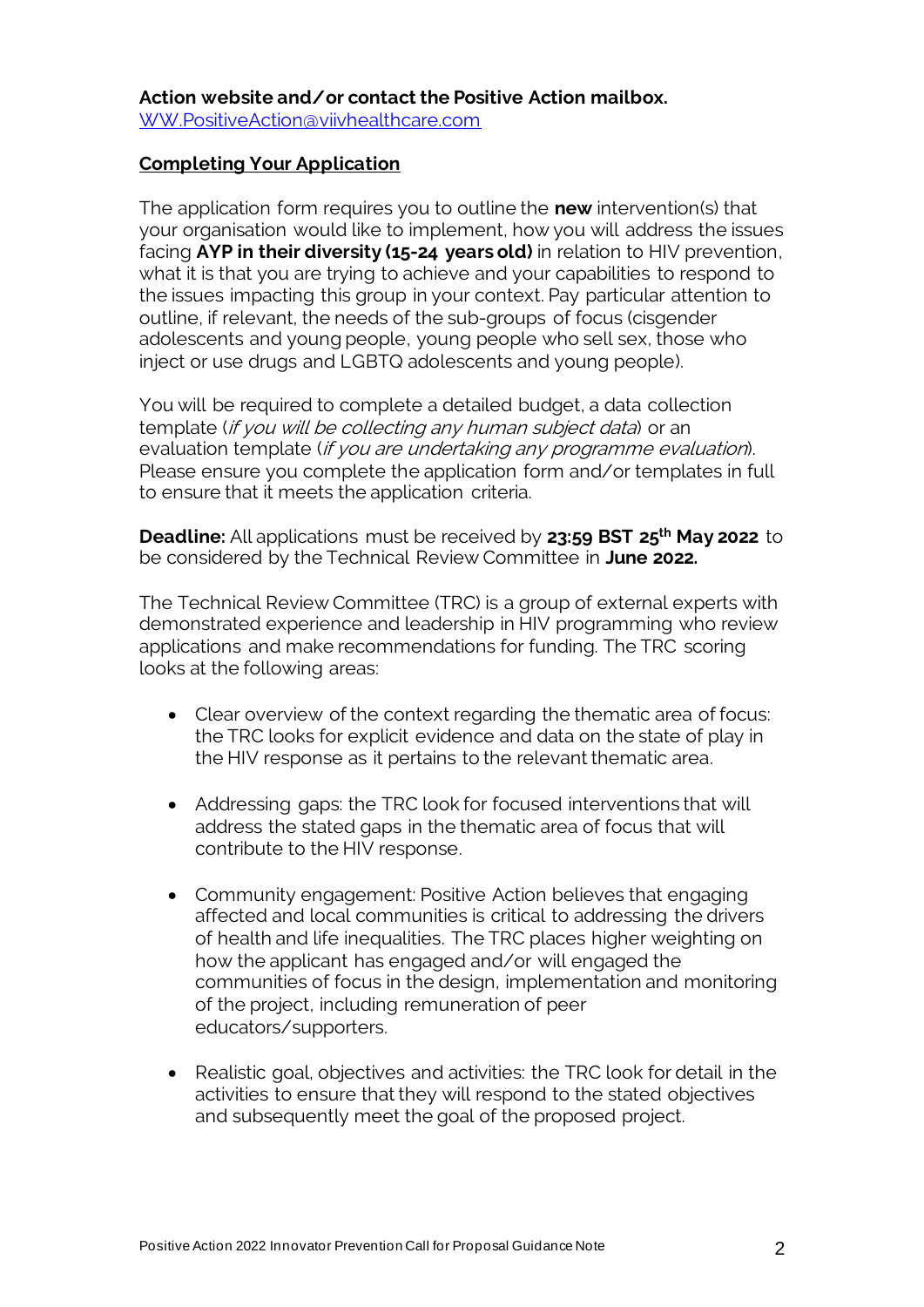- Innovation and sustainability: the TRC look for new approaches that are being piloted and a focus on how the approaches will be sustained after the life of the project.
- Cost effectiveness and value for money: the TRC places high weighting on the budget, looking at feasibility of implementation and cost-effectiveness.

Should your application be successful, the content will be shared with our partner the Charities Aid Foundation (CAF), who will carry out the due diligence and eventual payment. As part of their due diligence, they may require additional information. You will be contacted if this is required. As part of this you will be asked to sign up to CAF's terms and conditions.

CAF undertakes due diligence on all the grants made through the ViiV Healthcare Positive Action Fund and will need to contact you regarding your application. The data collected in the Application Form will be provided to them.

### **Context for the Innovator Call for Proposals**

No region reached the HIV Prevention targets endorsed by the 2016 United Nations General Assembly Political Declaration on HIV and AIDS to reduce new HIV infections by 75% (to<500,000) by 2020. The Global AIDS strategy 2021- 2026 calls for additional investment in HIV prevention interventions with a substantial share of these resources focused on key populations in all regions.

UNAIDS Global Update 2021<sup>1</sup> shows that Latin America did not achieve any reduction in new HIV infections over the course of the last decade. The region fell short of the 90-90-90 targets with late diagnoses common among people living with HIV. Under-investment in the HIV response is seen as a major reason for this pattern, where HIV prevention efforts have stalled.

In Latin America, 92% of the estimated 100,000 new infections in 2020 were among key populations and their sexual partners, with gay men and other men who have sex with men the most affected. In 2020, only six of 17 countries in the region provided PrEP within the national health system and only one offers self-testing. Key populations continue to experience other barriers to accessing HIV services, including stigma and discrimination, physical and sexual harassment, violence and other human rights violations which undermine the impact of HIV programs.

With an overall reduction of 28% in HIV infections since 2010, UNAIDS 2021 data shows that the Caribbean has fared better than Latin America<sup>2</sup>. There has been an in increase in the number of people living with HIV who know

<sup>1</sup> 2021 UNAIDS Global AIDS Update- [Confronting inequalities](https://www.unaids.org/en/resources/documents/2021/2021-global-aids-update)

<sup>&</sup>lt;sup>2</sup> [UNAIDS 2021 Data](https://www.unaids.org/sites/default/files/media_asset/JC3032_AIDS_Data_book_2021_En.pdf)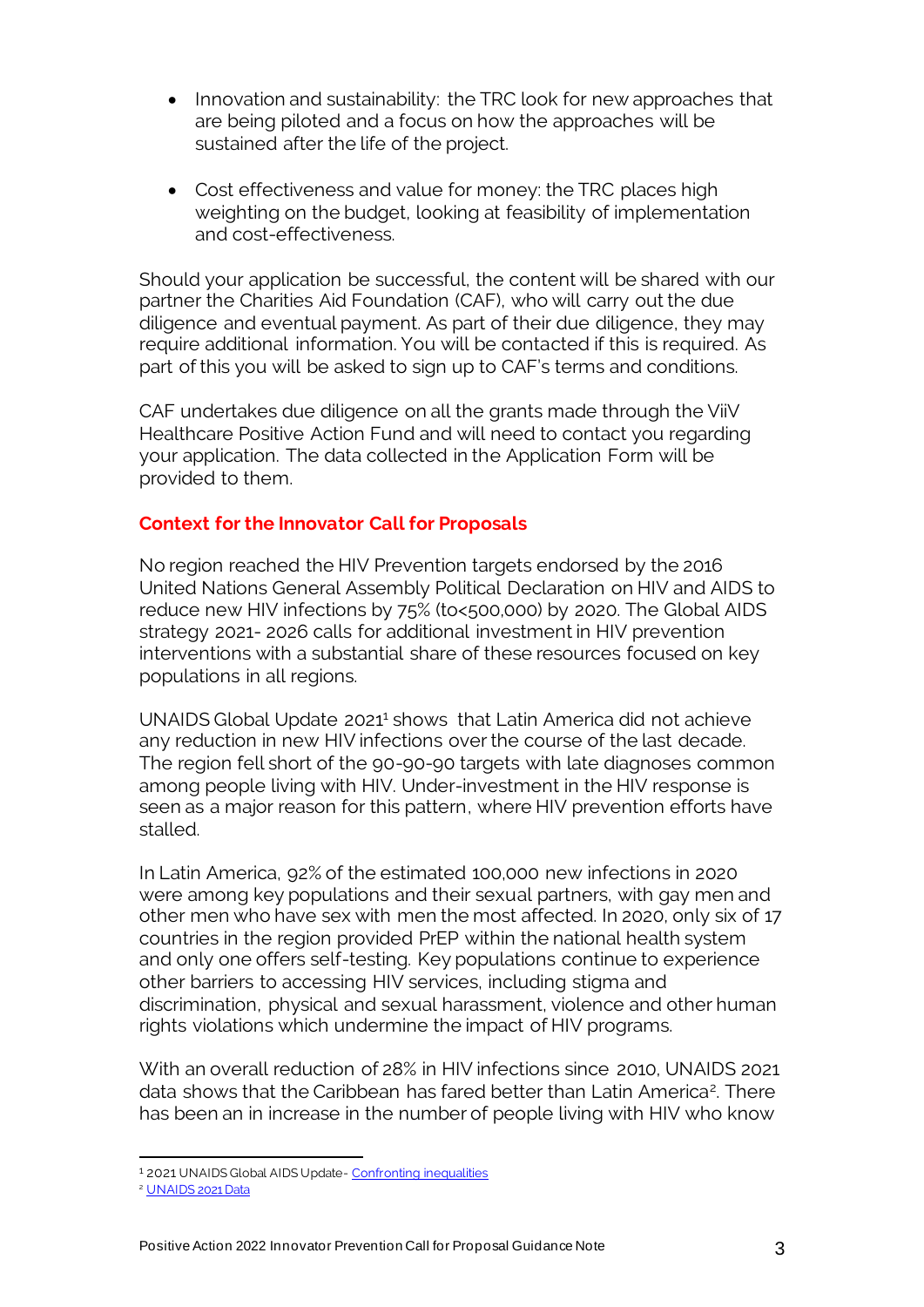their status with community-led organisations leading the charge in addressing inequalities in HIV service through more efficient case finding, especially of key populations and their partners who accounted for 68% of new HIV infections in 2020. That said, the Caribbean has the second highest HIV prevalence after sub-Saharan Africa<sup>3</sup> and barriers to progress include violence and stigma toward key affected populations and those living with HIV.

Gender-based violence has been exacerbated in the pandemic along with gender inequalities and stigma and discrimination especially for sexual minorities. To reach these marginalised groups, integrated HIV, sexual and reproductive health, and gender-based violence services would reach adolescents and young people and neglected key populations.

Taken as a whole, transgender and gender non-conforming people in the LATAM region have the highest prevalence of HIV and experience the highest levels of violence. 78.8% of all murders reported in this population worldwide are from the LAC region<sup>4</sup>. Transgender people who engage in sex work also faced heightened risk of physical and sexual violence contributing to increased HIV exposure risks.

Discrimination within health care settings continues in many countries which reduces access to HIV and other health services<sup>5</sup>. Strategies to reduce inequality in health outcomes among transgender and gender non-conforming people are encouraged. These strategies should address a broad range of cultural, social, and interpersonal aspects that contribute to stigma and discrimination and gender-based violence.

#### **How the Innovator Proposal Should Be Targeted**

**Focus of Call:** Positive Action welcomes proposals designed to provide combination HIV prevention approaches for Adolescents and Young People (15 – 24) in their diversity in Brazil, Mexico, Chile, Haiti, Trinidad & Tobago, Colombia and Jamaica.

The global targets for 2025 require 95% of people at risk of HIV infection, receive, and use appropriate, prioritised, person-centred, and effective combination HIV prevention options. The Global AIDS Strategy 2021- 2026 calls for additional investment in HIV prevention interventions with a substantial share of these resources focused on key populations.

This call should be targeted at addressing the HIV prevention needs of cisgender adolescents and young people, young people who sell sex, those who inject or use drugs and LGBTQ adolescents and young people aged 15 to 24 years old.

<sup>3</sup>HIV and AIDS in Latin America the Caribbean regional overview | Avert

<sup>4</sup> <https://transrespect.org/en/tmm-update-trans-day-of-remembrance-2018/>

<sup>5</sup> [https://www.thelancet.com/journals/lancet/article/PIIS0140-6736\(16\)00683-8/fulltext](https://www.thelancet.com/journals/lancet/article/PIIS0140-6736(16)00683-8/fulltext)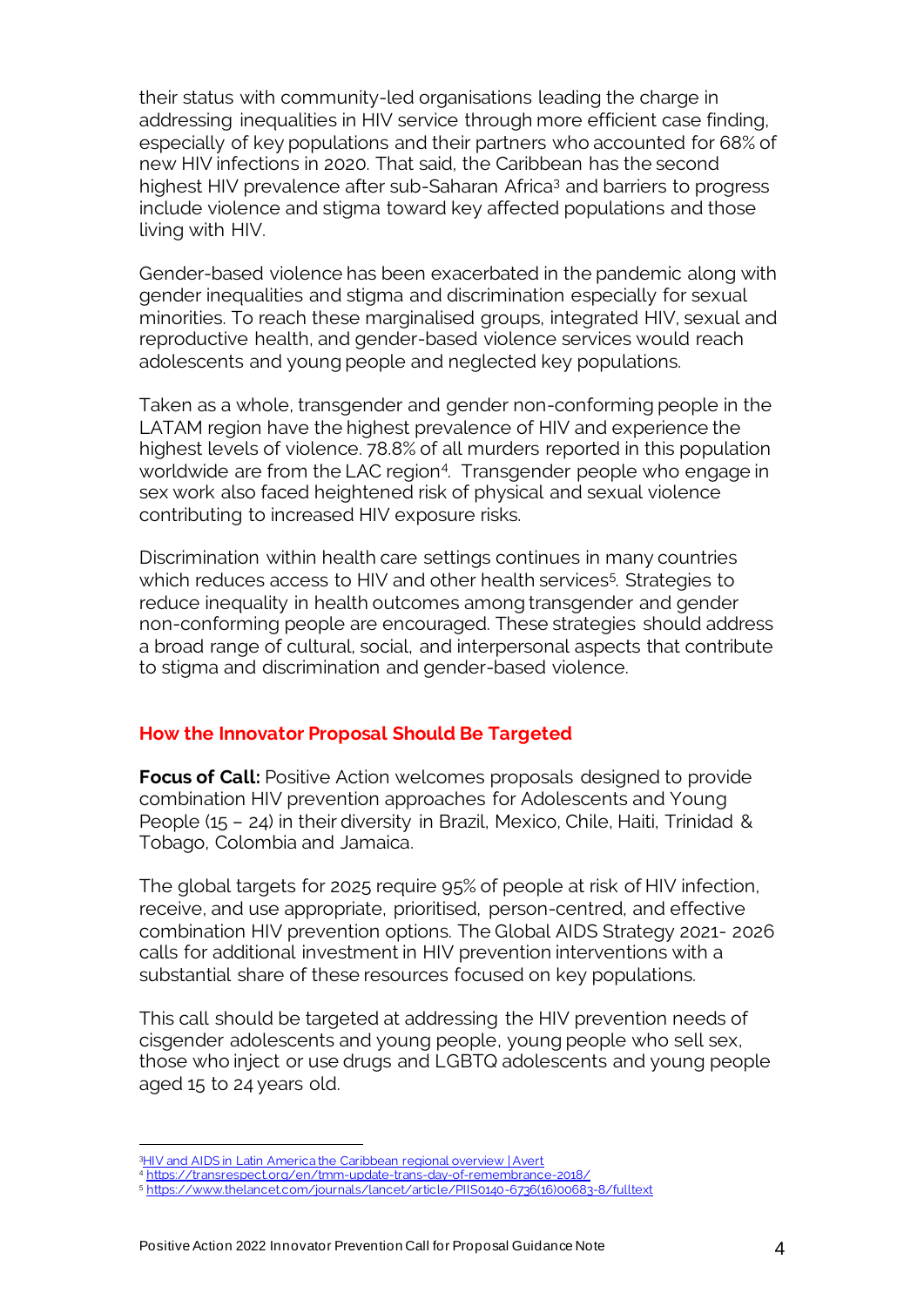Effective HIV treatment scaleup has meant that many more people living with HIV can now have a suppressed or undetectable viral load. U equals U (i.e., undetectable equals untranmissable) improves quality of life and prevents transmission of HIV. Additionally, the integration of HIV and Sexual and Reproductive Health and Rights continues to be critical in reaching this key group.

Primary prevention remains crucial and for this reason Positive Action is interested in supporting **pilot** or innovative community-based interventions that demonstrate effectiveness in providing combination HIV prevention in at least **two of the three elements** highlighted below. Positive Action is keen to see explicit linkages and/or partnerships across your interventions that demonstrate how you will achieve your overall goal

1. **Biomedical interventions** including clinical and biomedical prevention:

Data from LATAM indicates that condom use varies with men engaging in sex with a non-regular partner more likely to use condoms than women. In the Caribbean, levels of condom use among young people (15-24) who have sex with non-regular partners ranged from 60% in Haiti to 63% in Jamaica<sup>6</sup>. Targeted strategies are required to ensure availability, access and use among young people.

Harm reduction programmes across LATAM are limited with only eight countries providing needle and syringe programmes (NSP). The withdrawal of Global Fund support has had a big impact on NSP provision in Mexico that experience a 30% drop in the NSP per person who injects drugs<sup>7</sup>.

To achieve the 95% targets of 2025 a full range of prevention choices including condom availability, ARV based prevention options, Voluntary Medical Male Circumcision (VMMC), STI treatment as a risk reduction approach, harm reduction programmes including Needle Syringe Programmes should be made available.

# 2. **Behavioural interventions** –

Behavioural change can follow from greater agency, better knowledge of one's and their partners HIV and viral load status, assessment of one's risks etc.. Comprehensive sexuality education (CSE) is provided in most countries in the Caribbean, with the exception of Haiti. CSE topics includes HIV, sexuality, gender identity and gender equality<sup>8</sup>. However, comprehensive, correct knowledge of HIV is still wanting across the LATAM region with low rates ranging from 32.5% in Brazil to 39.2% in Jamaica<sup>9</sup> .

Person-centred HIV prevention requires ensuring that the person's social context and their ability to exercise agency are also considered

<sup>&</sup>lt;sup>6</sup> [UNICEF 2021 data](https://data.unicef.org/resources/dataset/hiv-aids-statistical-tables/)

<sup>7</sup> [GSHR2016\\_14nov.pdf \(hri.global\)](https://www.hri.global/files/2016/11/14/GSHR2016_14nov.pdf)

**[HIV and AIDS in Latin America the Caribbean regional overview | Avert](https://www.avert.org/professionals/hiv-around-world/latin-america/overview#HIV_prevention_programmes_in_Latin_Ameri)** 

<sup>&</sup>lt;sup>9</sup> [UNICEF 2021 data](https://data.unicef.org/resources/dataset/hiv-aids-statistical-tables/)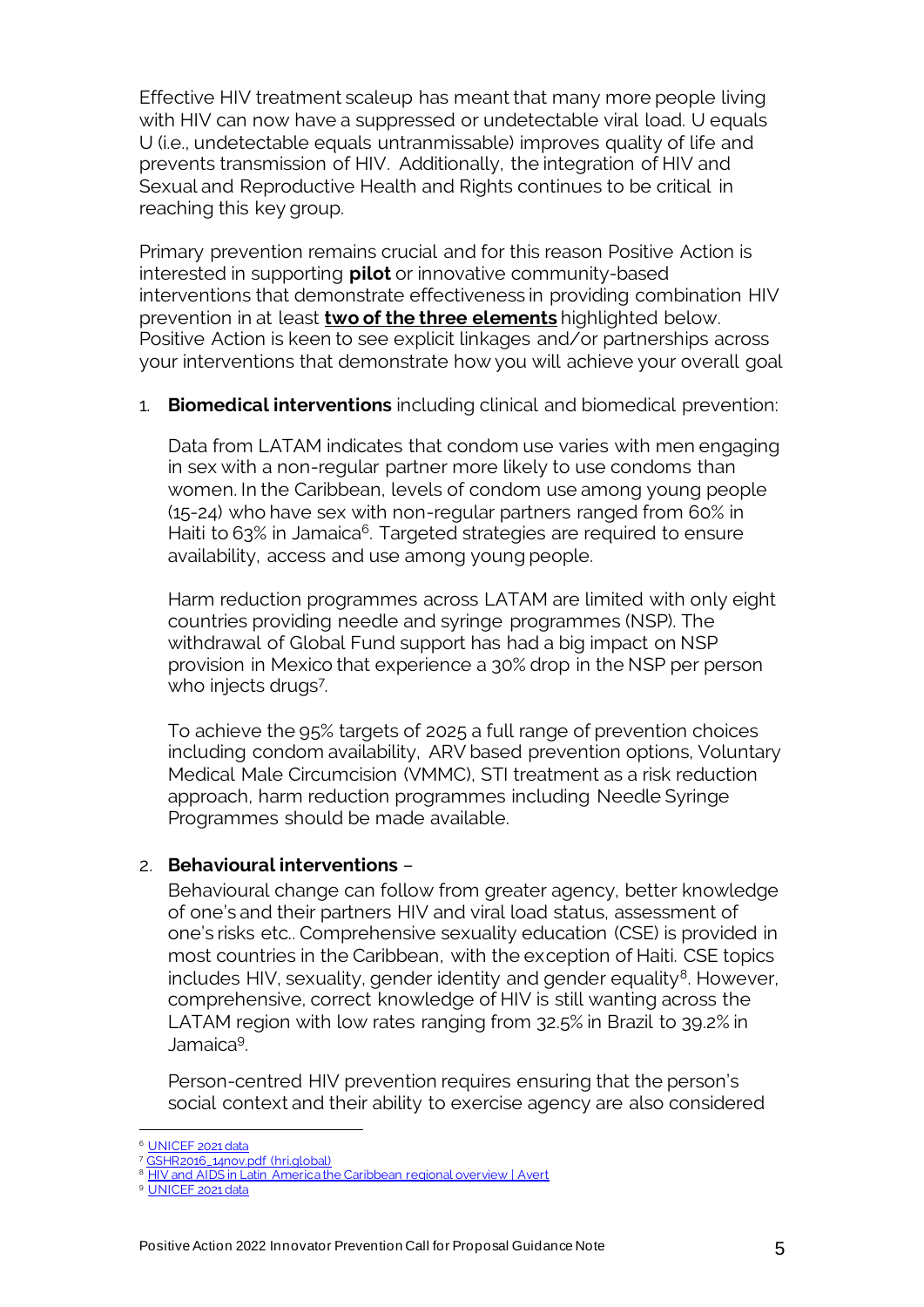when designing programmes. Interventions that respond to the context of adolescents and young people in their diversity aged 15 – 24 years old, including counselling for risk reduction, comprehensive sexuality education (CSE), peer led education programmes, social marketing and digital campaigns, demand creation for prevention options, should be considered.

## 3. **Structural interventions**-

Context specific integrated approaches require an enabling environment that has supportive and implemented laws and policies that encourage and increase the consistent use of HIV prevention services.

Stigma and discrimination continue to be a barrier to access and use of HIV services across the LATAM region and while a number of countries are showing progress, much still remains to be done to reduce the hate crimes and improve access to HIV and other services, including interventions targeted at different settings for e.g. the justice and health and sectors

Influencing efforts that promote the inclusion of adolescents and young people in all their diversity for the uptake of quality HIV prevention services. This includes but is not limited to addressing gender inequality and violence, economic empowerment, addressing laws that reduce access to services for adolescents and young people in their diversity should be considered.

## **Key considerations for this Innovator call for proposals**

Your application should be specific in describing how you will address at least **two elements** of combination HIV prevention outlined above and specifically, what new initiative, innovation or intervention you are piloting to stem the trend of new infections in adolescents and young people in their diversity.

## **Funding criteria:**

## **1. Who can apply?**

Non-governmental and community-based organisations that can deliver change at a community level through their links with or representation of the communities affected especially adolescents and young people in all their diversity. We encourage key population led and youth led groups to apply.

## **2. New Project**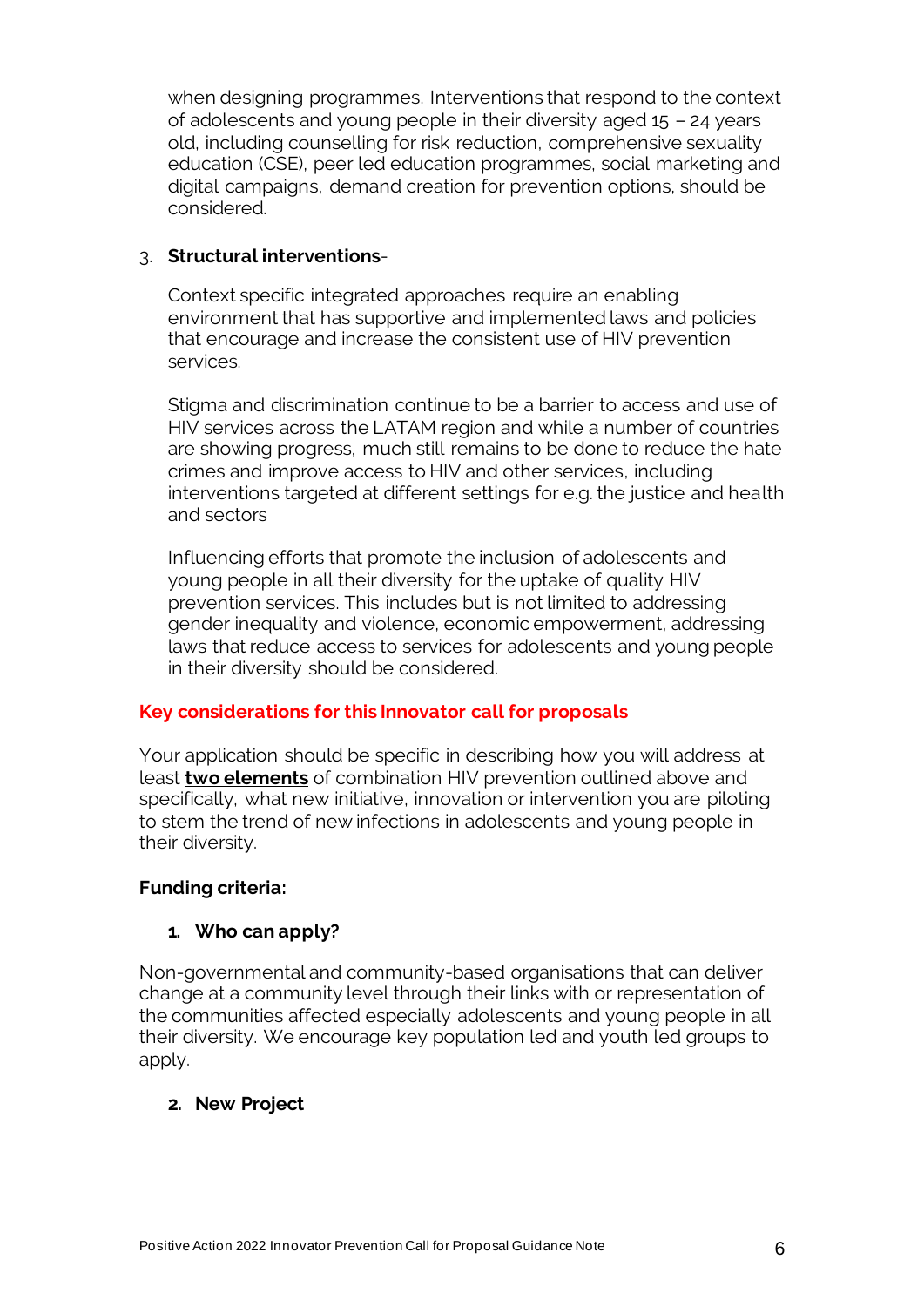Your project must consist of **new** work that has not been previously funded. It can include projects transferred to a new location(s) – it may not be the continuation of a previously funded activity.

## **3. Community Focus**

Positive Action believes that engaging affected and local communities is critical to addressing the drivers of health and life inequalities, it therefore seeks to promote community responses that work at the level of changing beliefs, attitudes and behaviours to improve health and rights at the community level.

## **Timelines**

The Positive Action application, review and grant process can take up to four months to complete. The following table outlines the review process for this invitation.

| Innovator Prevention Funding        | 29th April 2022                            |
|-------------------------------------|--------------------------------------------|
| Round opens                         |                                            |
| <b>Innovator Prevention Funding</b> | $25th$ May 2022                            |
| Round closes                        |                                            |
| Webinar 1                           | $5th$ May 2022                             |
| Webinar 2                           | 6 <sup>th</sup> May 2022                   |
| <b>Technical Review Committee</b>   | Week commencing 15 <sup>th</sup> June 2022 |
| meets                               |                                            |
| Recommended applications pass       | Week commencing 1 <sup>st</sup> July 2022  |
| through validation                  |                                            |
| Additional information and          | Week commencing 27 <sup>th</sup> June      |
| documentation may be requested      |                                            |
| Final decision and contracting      | August 2022 onwards                        |

**Please note that these dates are a guide.** 

## **General Guidance**

#### **Your Organisation**

Positive Action is targeted at supporting communities affected by HIV and AIDS. Any not-for-profit national or community-based organisation that represents, or is working with or for, affected communities is eligible to submit a proposal.

## **The Size and Period of the Grant**

The funding available is up to £50,000 per year over two years, up to a maximum of £100,000.

## **Geography**

Positive Action would like to invite proposals from the following **seven**  countries that have low coverage of HIV prevention programmes coupled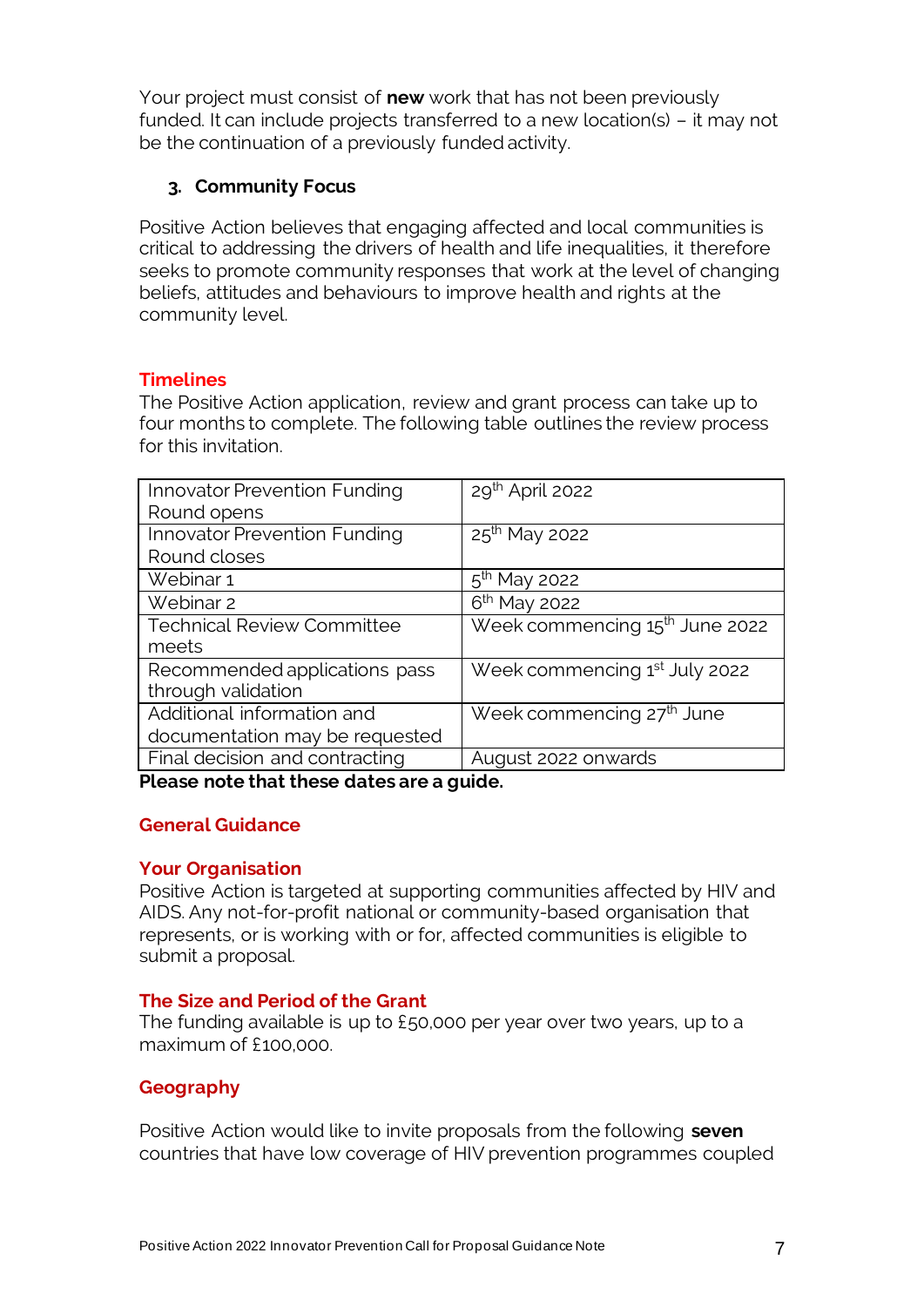with significant structural barriers that make it almost impossible for key populations to access HIV services.

# **Brazil, Mexico, Chile, Haiti, Trinidad & Tobago, Colombia and Jamaica**

# **AMPLIFY IMPACT**

AMPLIFY IMPACT is an offer of technical assistance designed to facilitate joined up impact, ongoing learning and improvement in the achievement of the Positive Action strategy. Positive Action's strategy will be achieved through grant making enabled by two elements of Amplify Impact outlined below:

- a) **Technical Assistance**: An additional/up to 10% top up of your recommended grant amount **may** be provided to support organisational development and programmatic technical assistance.
- b) **Skills Connector**: GSK/ViiV employees provide advice and provide **short-term**, long-distance, specialised support to grantees. Support can range from 3 hours – 10 days (per year) and will focus on the following broad areas:
	- Business Development & Change Management
	- Communications (media, messaging and publicity)
	- Data Management and Knowledge Transfer (enhancing data value and distribution
	- Information Technology (IT) (networking and infrastructure)
	- Representation and Influence (public speaking, effective representation
	- Sales and/or Marketing (promoting services, securing clients, raising money)

**You must clearly stipulate on the application form whether you will require Amplify Impact, and which element of Amplify Impact you will require.** 

## **Outline Budget**

The budget template embedded in the online application form will require you to enter a detailed budget. This should show spending for each year of the project against lines including any capital costs, staffing, travel, training, monitoring and evaluation, and communications.

Please follow the instructions provided in the budget template, noting the following:

• The total grant amount requested for Year 1 cannot account for more than **50%** of an organisation's overall income, in the last 12 months, for countries in low and middle income countries and more [than 25% of an organisation's in H](World%20Bank%20Country%20and%20Lending%20Groups%20–%20World%20Bank%20Data%20Help%20Desk%20(or%2010%25%20over%20a%2012-month%20period%20for%20US-based%20organisations))igh Income Countries (. **The**